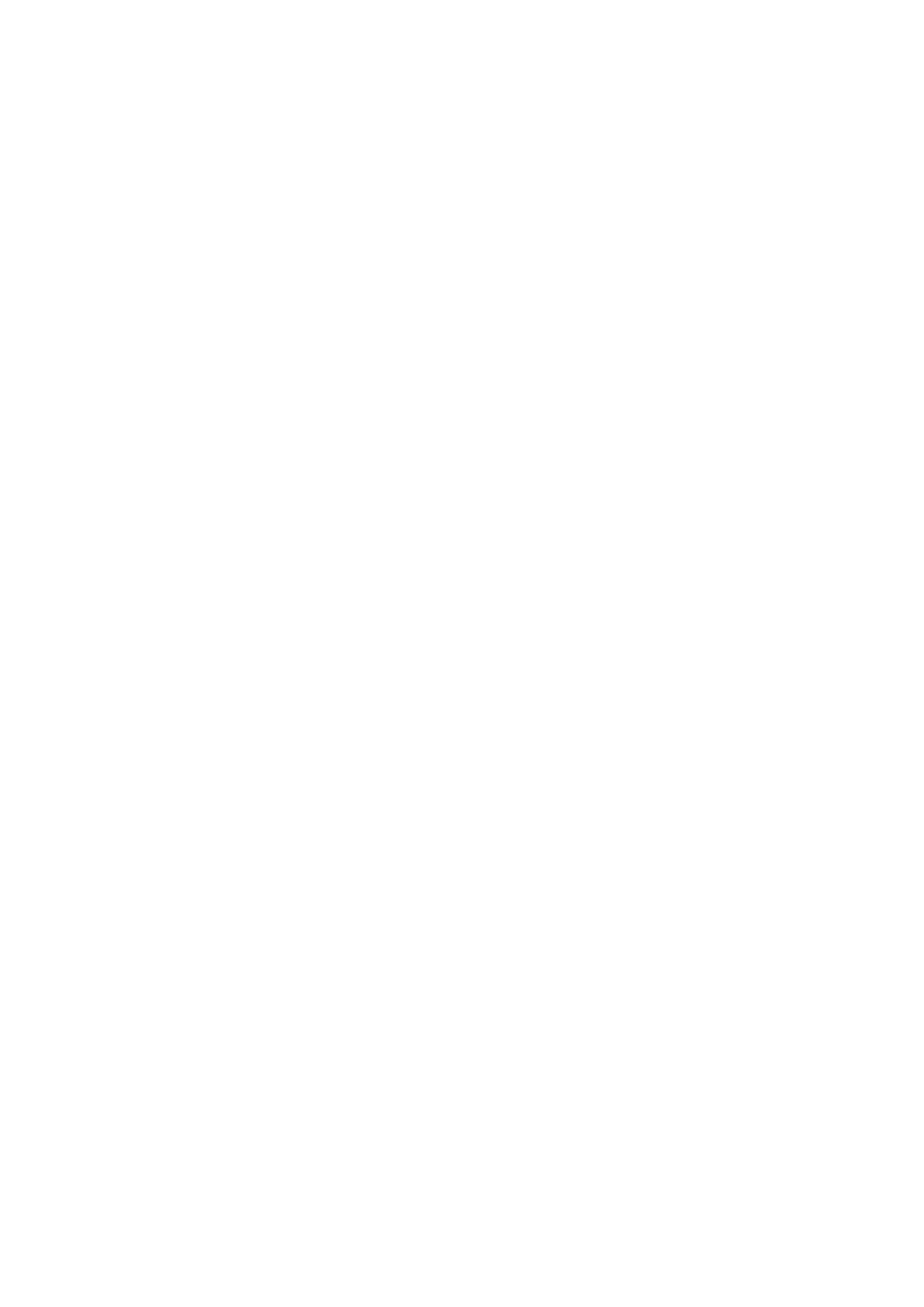

Ellan Vannin

### **DOGS (AMENDMENT) ACT 2012**

## **Index**

| <b>Section</b> |  | Page |
|----------------|--|------|
| $\mathbf{1}$   |  |      |
| $\overline{2}$ |  |      |
| 3              |  |      |
| 4              |  |      |
| 5              |  |      |
| 6              |  |      |
| 7              |  |      |
| 8              |  |      |
|                |  |      |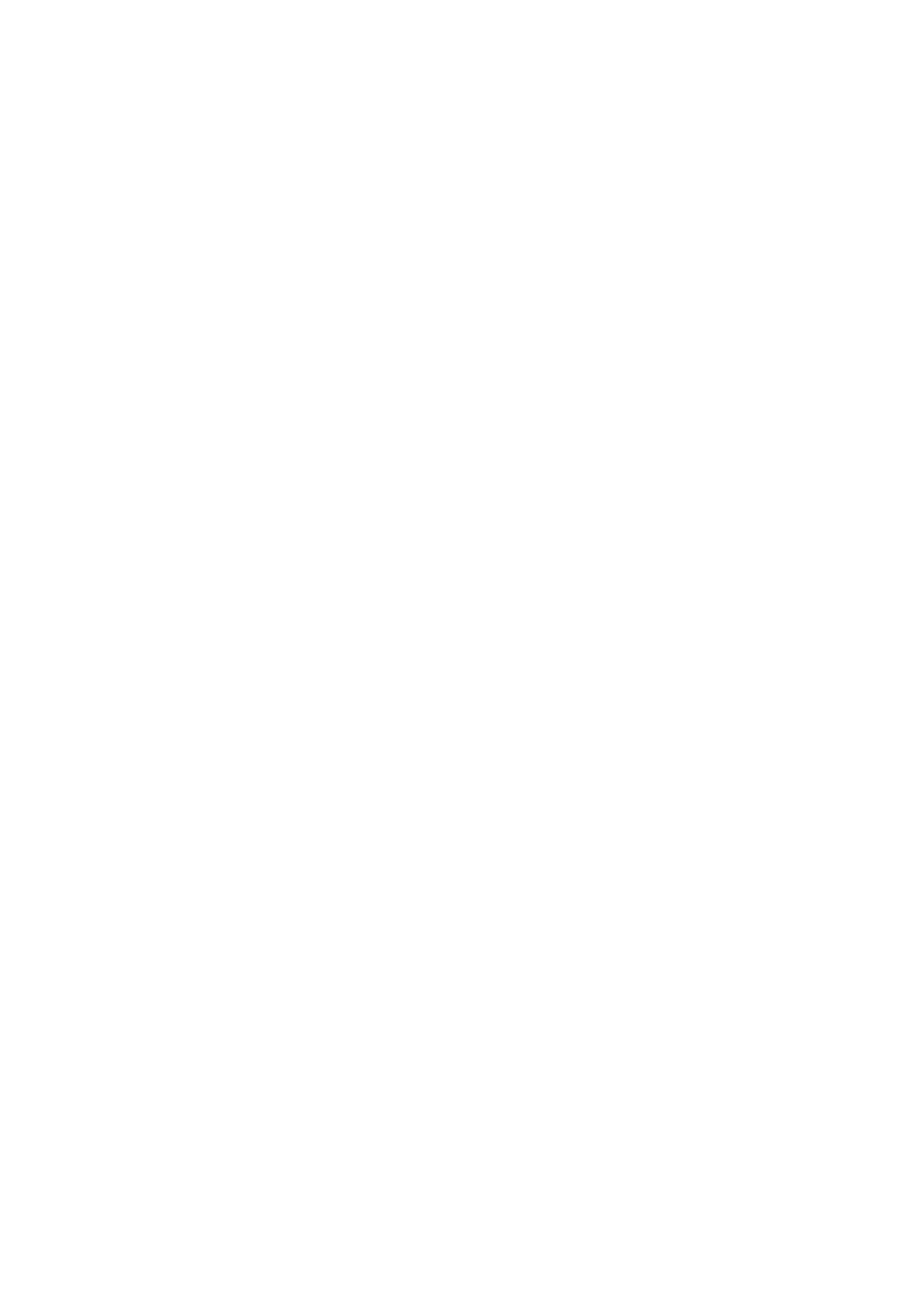

### **DOGS (AMENDMENT) ACT 2012**

| Signed in Tynwald:     | 15 May 2012 |
|------------------------|-------------|
| Received Royal Assent: | 15 May 2012 |
| Announced to Tynwald:  | 15 May 2012 |

**AN ACT** to amend the Dogs Act 1990; and for connected purposes.

**BE IT ENACTED** by the Queen's Most Excellent Majesty, by and with the advice and consent of the Council and Keys in Tynwald assembled, and by the authority of the same, as follows:—

#### <span id="page-4-0"></span>**1 Short title**

The short title of this Act is the Dogs (Amendment) Act 2012.

#### <span id="page-4-1"></span>**2 Commencement**

- (1) This Act, other than section 1 and this section, comes into operation on such day or days as the Department of Environment, Food and Agriculture ("the Department") may by order appoint.
- (2) An order under subsection (1) may contain such incidental, transitional and transitory provisions as the Department considers appropriate.
- (3) Before making an order under subsection (1) the Department must consult the Department of Infrastructure.

#### <span id="page-4-2"></span>**3 Amendment of the Dogs Act 1990**

The *Dogs Act 1990*<sup>1</sup> is amended as follows.

#### <span id="page-4-3"></span>**4 Section 1 (licences) amended**

After section 1(3) insert—

 $^{1}$  c.16



1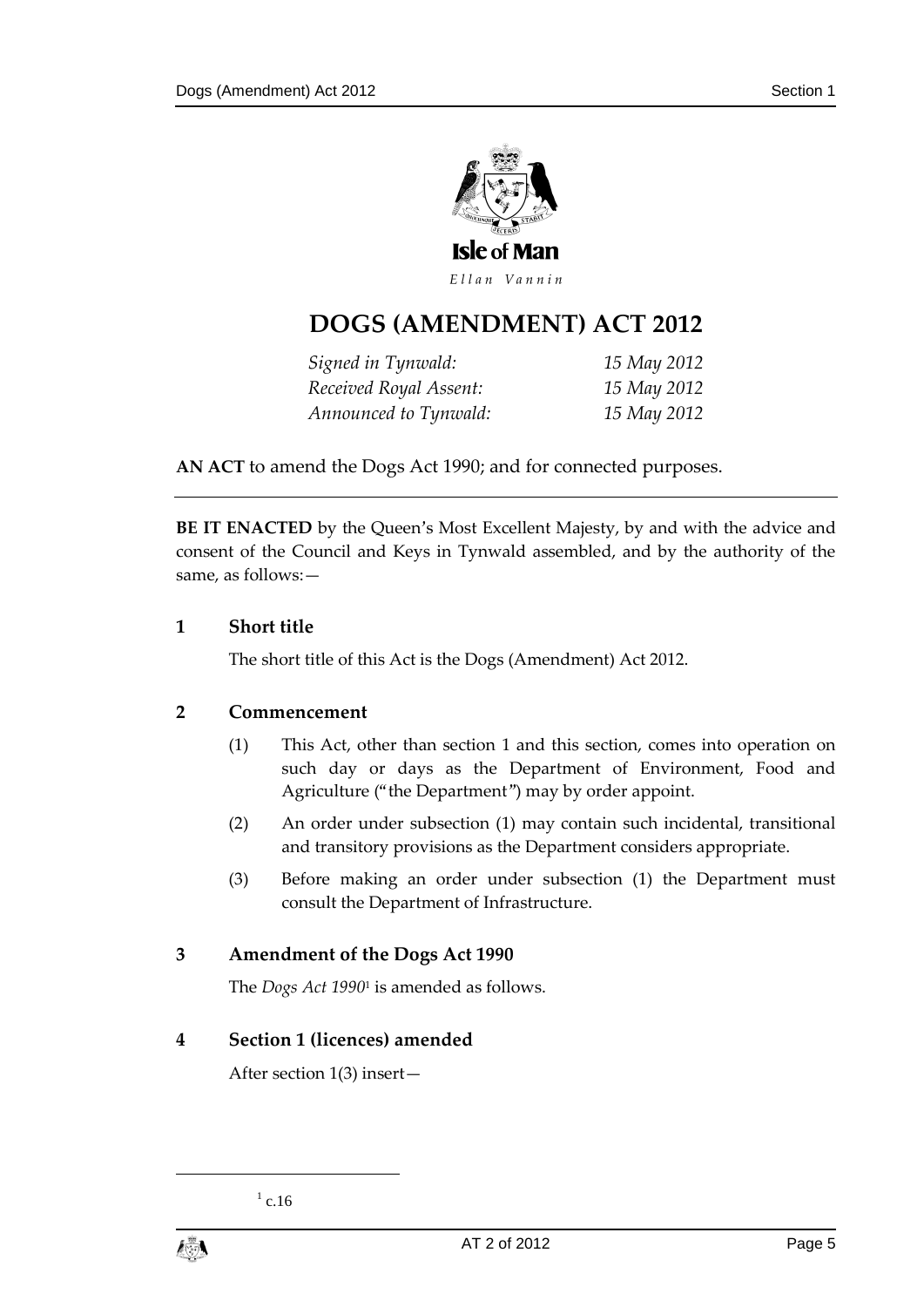"(3A) An order under subsection (2) may provide an exemption from duty, or prescribe a lower rate of duty, in respect of a dog into which an electronic transponder has been implanted.".

#### <span id="page-5-0"></span>**5 Section 2 (exemptions) substituted**

For section 2 substitute **—**

#### **"2. Exemptions**

No duty is chargeable under section 1 in such circumstances (which may relate either to the dog or its keeper) as the Department may specify by order.".

#### <span id="page-5-1"></span>**6 Section 24 (byelaws) amended**

- (1) Section 24 is amended as follows.
- (2) In subsection  $(4)$  -
	- (a) at the end of paragraph (b) the word "or" is repealed;
	- (b) at the end of paragraph (c) add "or"; and
	- (c) after that paragraph add—  $\left| \begin{array}{cc} u'_{1}(d) & a \text{ specified car park}; \end{array} \right|$
- (3) In subsection (5) after "open space" (in both places) insert "or car park".
- $(4)$  In subsection  $(6)$  -
	- (a) for "(4)(b) or (c)" substitute "(4)(b), (c) or (d)"; and
	- (b) for "specified open space or beach" substitute "specified open space, beach or car park".
- $(5)$  In subsection  $(7)$ 
	- (a) before the definition of "open space" insert—
	- " "**car park**" means a place where vehicles of any class may wait;";
	- (b) for the definition of "open space" substitute  $-$
	- " "**open space**" includes—
		- (a) any land laid out for sport, play or recreation (whether public or not);
		- (b) any land laid out as public walks or as pleasure grounds;
		- (c) any land used as a cemetery (whether public or private) or as a churchyard;

and any part of such land, but does not include land to which the public have access and which is vested in, or managed or controlled by, the Department.".

(6) After subsection (10) insert—